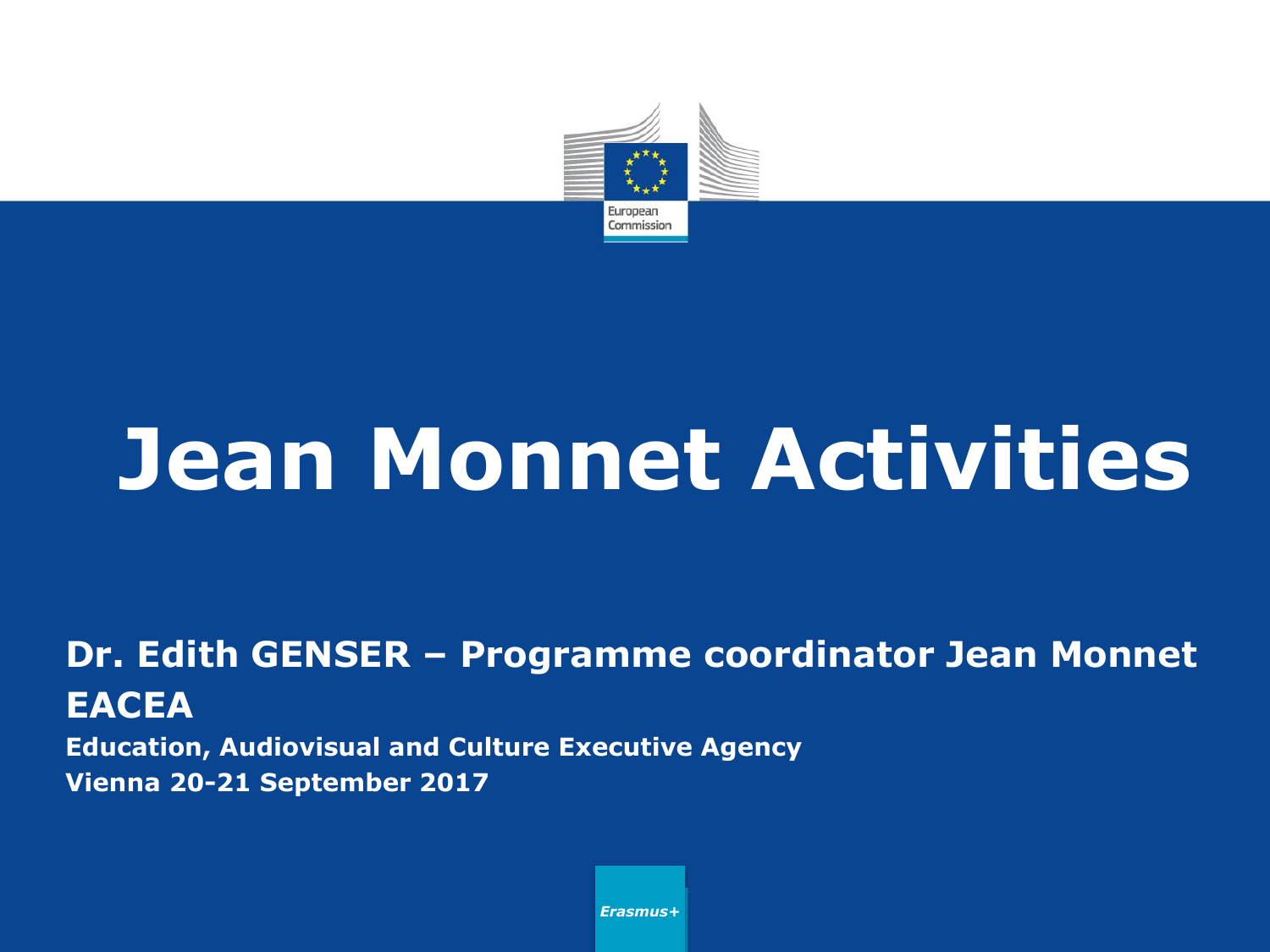

#### **Jean Monnet a worldwide Network 1989 - 2017**



**86 countries** throughout the world more than **1000 universities**  offering Jean Monnet courses as part of their curricula

Over **4,958 projects** in the field of European integration studies.

*Erasmus+*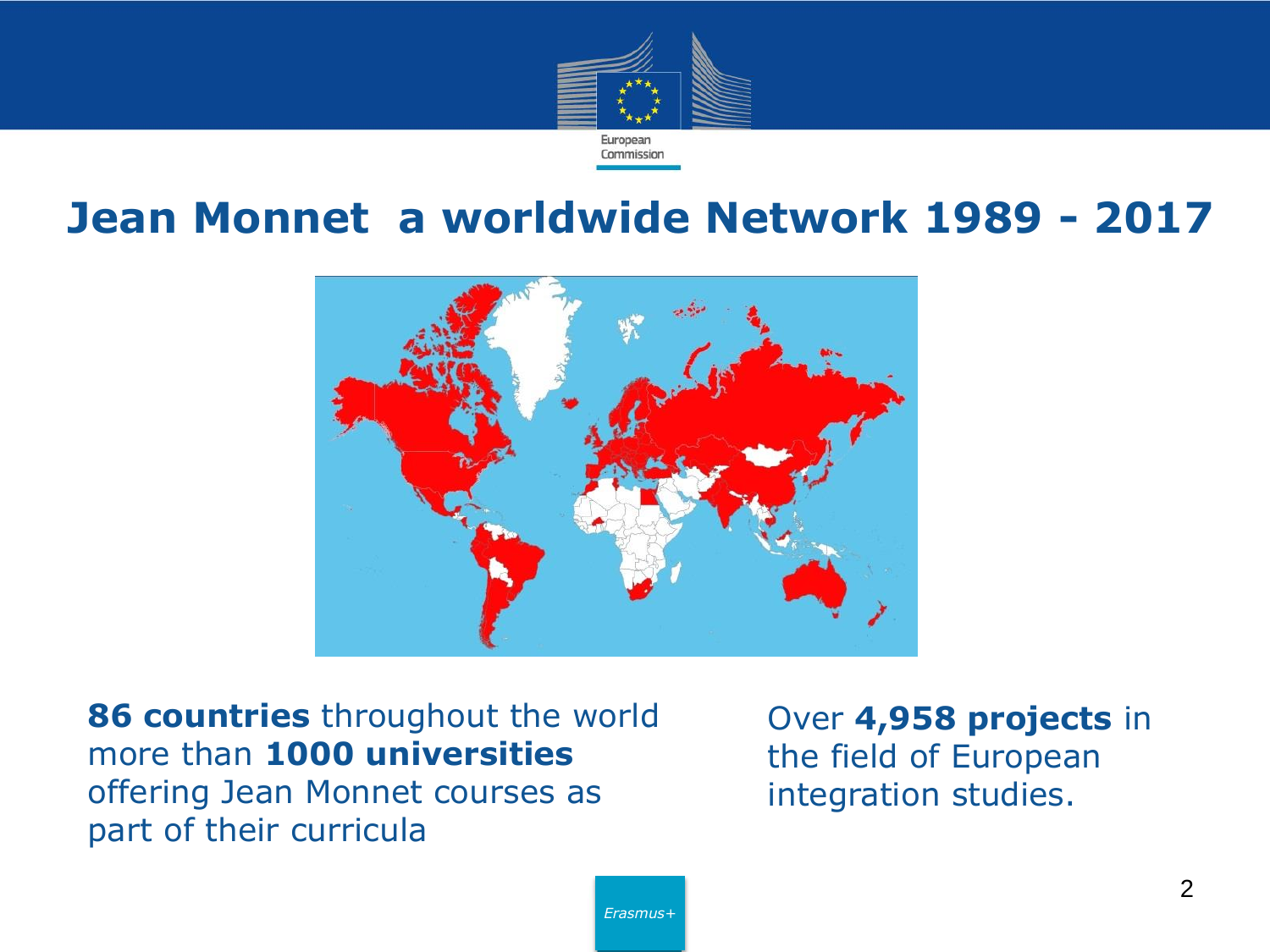



- **Promote teaching and research** on **European integration**  among specialized academics, learners and citizens around the world
- **Support the activities of academic institutions or associations** active in the field of European integration studies
- Promote policy debate and exchange between **the academic world** and **policy-makers on EU policy priorites**
- **Equip students and young professionals** with knowledge of **European Union subjects** relevant for their academic and professional lives and enhance their civic skills
- **Promote innovation and teaching and research** (e.g. cross-sectoral and /or multi-disciplinary studies, open education, networking with other institutions, etc.)

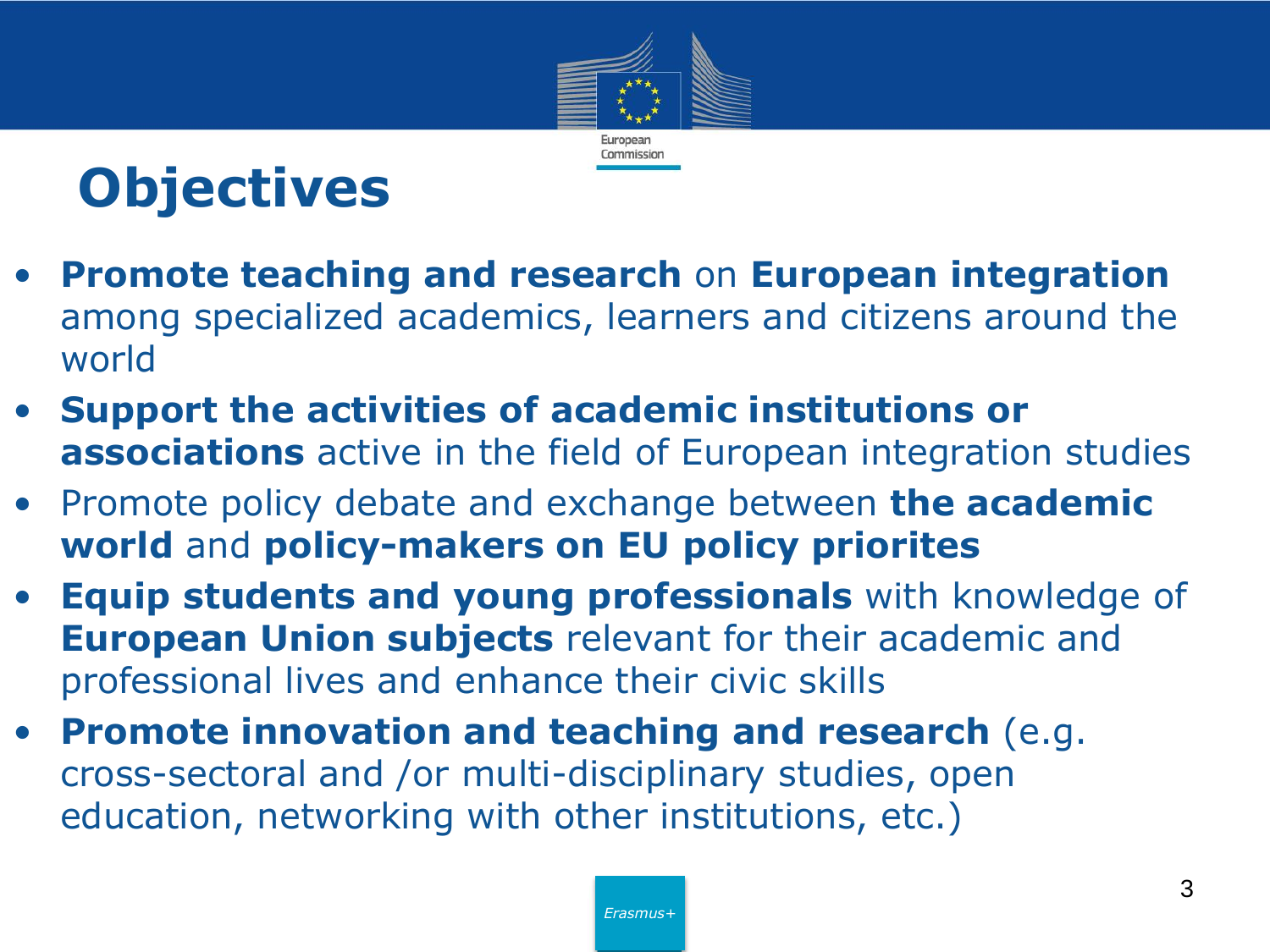

### **Jean Monnet – core subjects**

EU and Comparative Regionalism Studies EU Communication and Information Studies EU Economic Studies EU Historical Studies EU Intercultural Dialogue Studies EU Interdisciplinary Studies EU International Relation and Diplomacy Studies EU Legal Studies EU Political and Administrative Studies

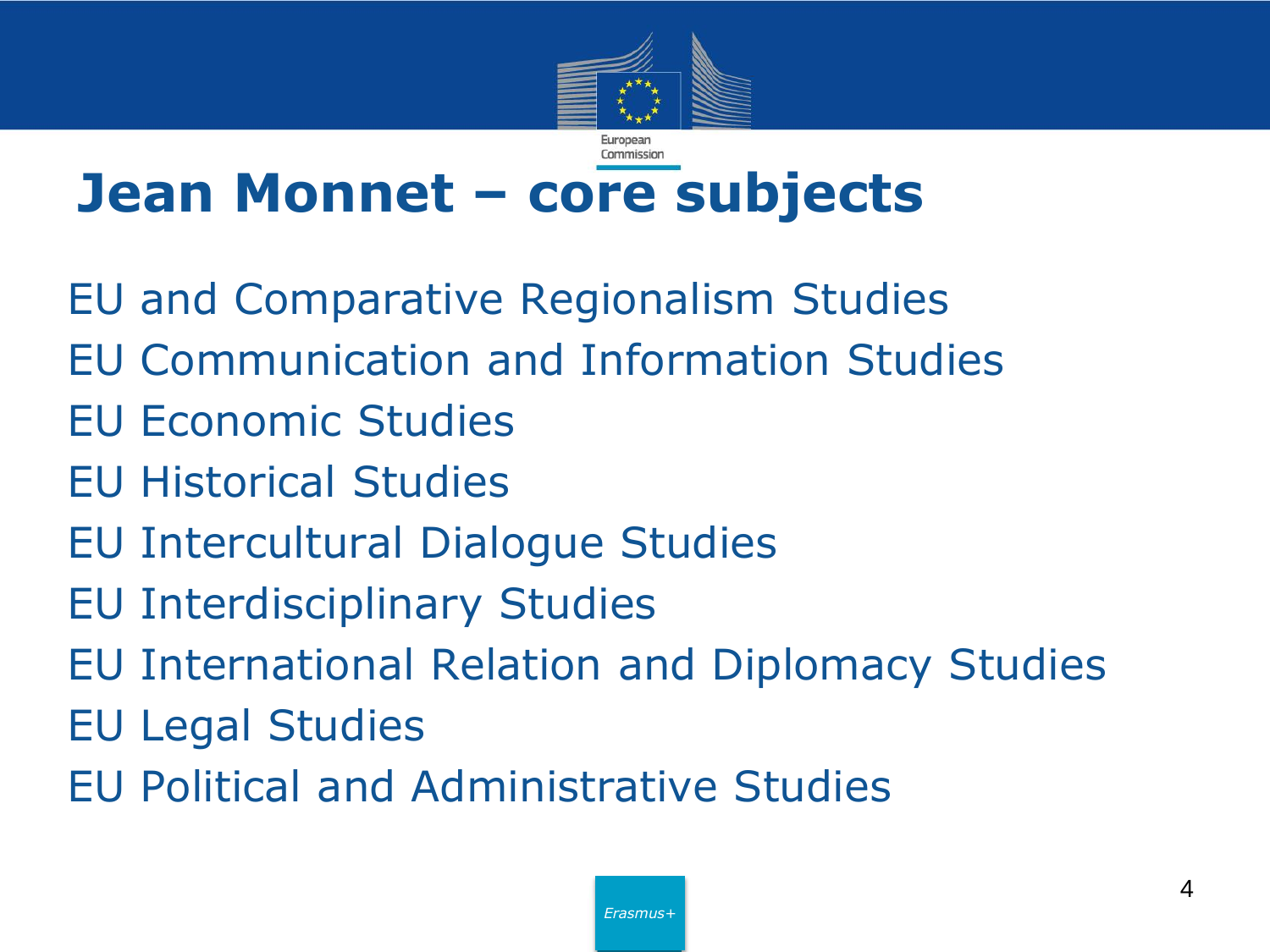

### **Jean Monnet – less covered disciplines**

may be associated to the Europeanization of the curricula, such as:

**Sociology** Philosophy Religion, Geography, Literature, Art, Sciences, Environmental studies, Global studies, etc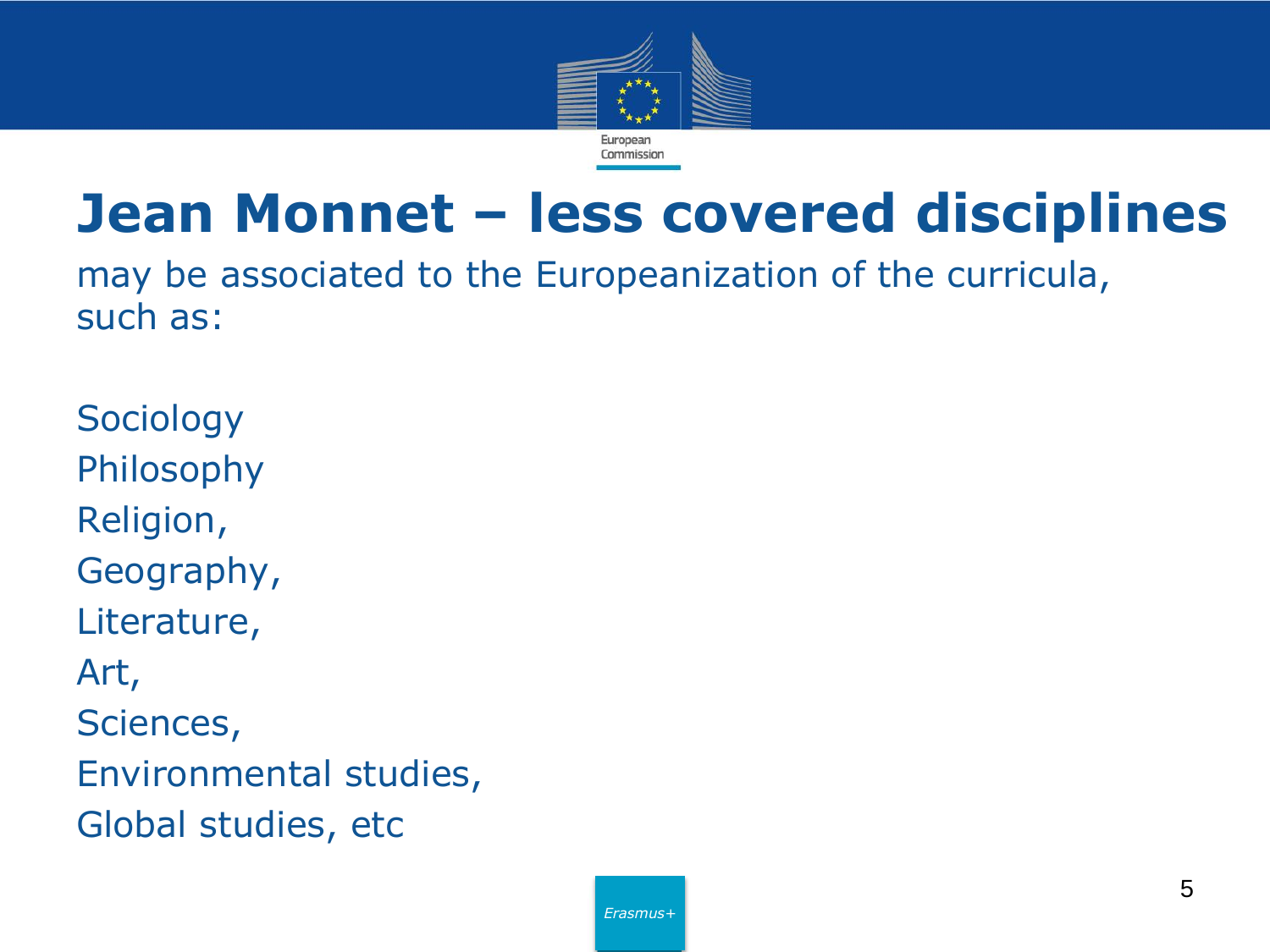

### **Jean Monnet Activities – Overview**

**Jean Monnet Activities: [http://eacea.ec.europa.eu/erasmus-plus/actions/jean-monnet\\_en](http://eacea.ec.europa.eu/erasmus-plus/actions/jean-monnet_en)** Maximum EU grant: 75% - 80% of the total budget \*Flat rate financing system

| <b>Type of Activity</b>        | <b>Amount EUR</b> | Min. $N^{\circ}$ of<br>countries | <b>Duration</b>      |
|--------------------------------|-------------------|----------------------------------|----------------------|
| Modules*                       | 30.000 EUR        |                                  |                      |
| Chairs*                        | 50,000 EUR        |                                  | 3 years              |
| <b>Centres of Excellence</b>   | 100,000 EUR       |                                  |                      |
| <b>Networks</b>                | 300,000 EUR       | 3                                | 3 years              |
| <b>Projects*</b>               | 60,000 EUR        |                                  | 12, 18, 24<br>months |
| <b>Support to Associations</b> | <b>50.000 EUR</b> |                                  | 3 years              |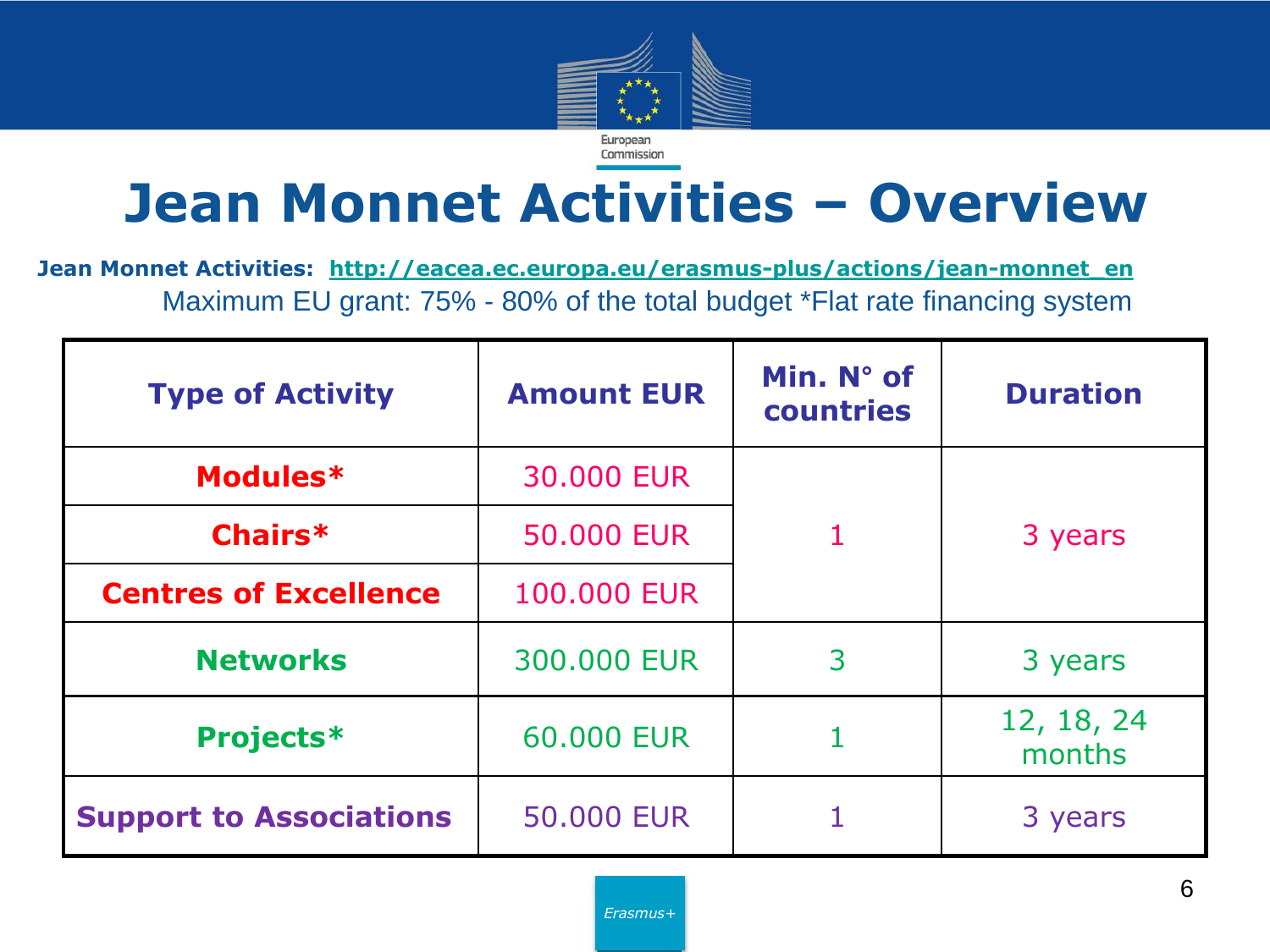

### **Teaching and research in the field of EU-studies**

| <b>MODULES</b>                         | Min 40 teaching hours/year (max grant: $30,000 \in$ )                                                        |
|----------------------------------------|--------------------------------------------------------------------------------------------------------------|
| <b>CHAIRS</b>                          | Chair Holder: Min 90 teaching/year + at least 1<br>additional activity/year. (max grant: 50,000 $\epsilon$ ) |
| <b>CENTRES OF</b><br><b>EXCELLENCE</b> | Focal points of competence and knowledge<br>(max grant: $100,000 \in$ )                                      |

#### Main activities:

3-year grants

3-year grants

- teaching in European integration studies embodied in an official curriculum of a HEI
- conduct, monitor and supervise research on EU subjects, also for other educational levels such as teacher training and compulsory education
- organise and coordinate human and documentary resources related to European Union studies
- enhancing the debate and exchange of experience about the EU (thinkthank function)
- systematic publication of the results of research activities

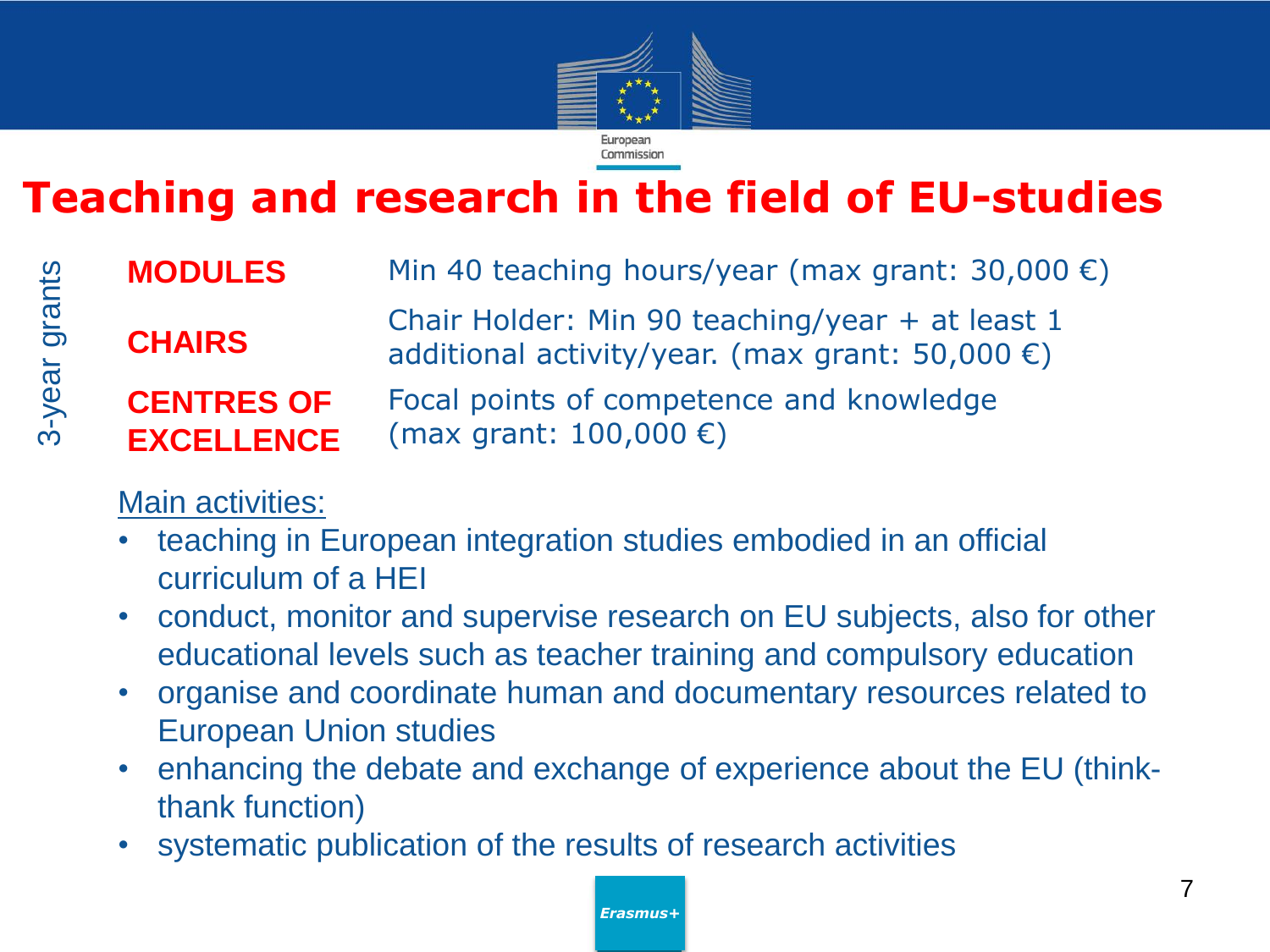

### **Example 1 Jean Monnet Module**

- **The Euro-Asia Summer School 'EU - East Asia Bilateral and Multilateral Cooperation in Global Governance', brings together talented students from Asia and Europe to study key aspects of global governance from comparative perspectives**
- Duration 2014–2017 Grant:€ 27.720
- Participants: students, academics, policy makers from Europe, Japan, South Korea
- Title: The EU, Asia and Global Governance Summer School
- File No: 553509-EPP-1-2014-1-BE-EPPJMO-MODULE
- Country: BELGIUM, Leuven
- University: KATHOLIEKE UNIVERSITEIT LEUVEN
- Website:
- [https://ghum.kuleuven.be/ggs/projects/euro\\_asia\\_summerschool](https://ghum.kuleuven.be/ggs/projects/euro_asia_summerschool)

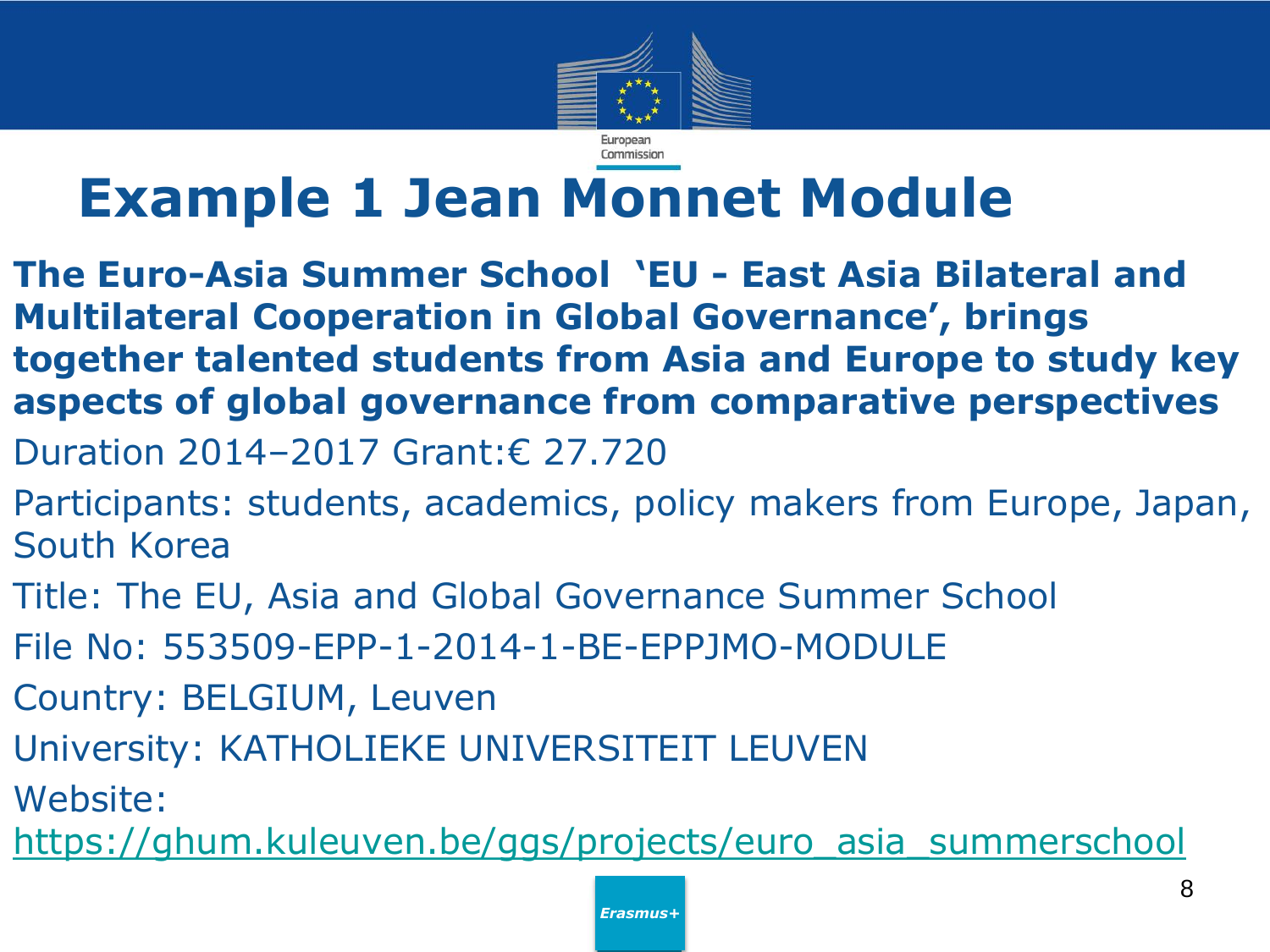

### **Example 1 Jean Monnet Module**

- Aims: examine and compare challenges, such as financial crises, rising protectionism, human rights, poverty; regional and global problem solving.
- Results: mobility of students and academics, direct interaction between participants, intercultural dialogue, on global governance, from EU side and Asian perspective.

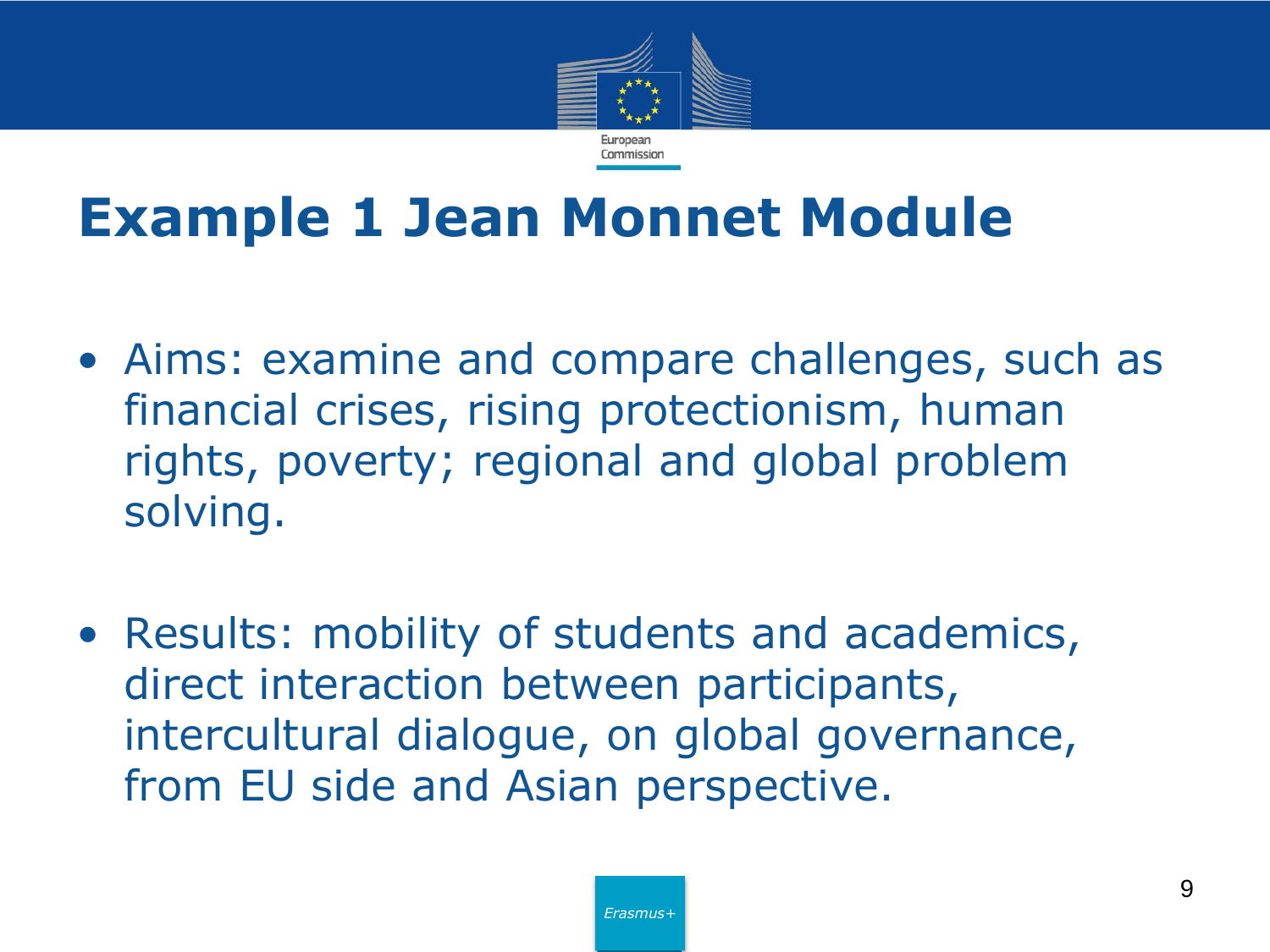

### **Example 2 Jean Monnet Centre of Excellence**

**EUCOPAS** benefits from the expertise of two renowned universities in EU politics science and law by seeking to establish and promote a European cross-generational and multidisciplinary teaching and debating forum and to develop a joint teaching curriculum.

Duration: 2015-2018 Grant: € 100,000 Participants: students from different disciplines, researchers, civil servants, organised civil society and general public at large

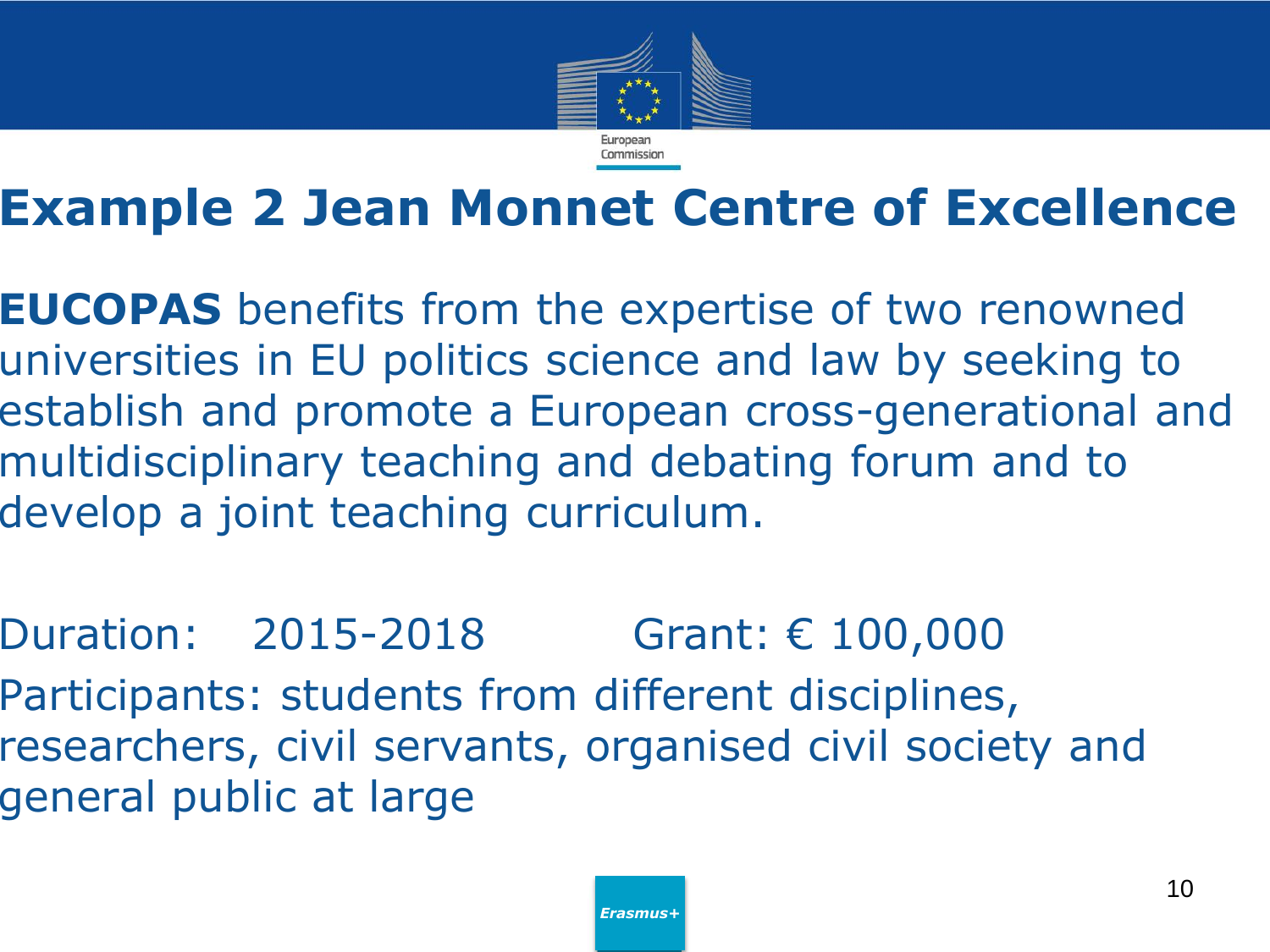

### **Example 2 Jean Monnet Centre of Excellence**

- Title: Debating the European Union in Cologne and Paris **(EUCOPAS')**
- Project Nr: 564760-EPP-1-2015-1-DE-EPPJMO-CoE
- Country: GERMANY, Köln
- University: UNIVERSITAET ZU KOELN
- Website:http://www.eucopas.uni-koeln.de/
- Aims: promotion and mainstream EU-related key subjects in different disciplines and to reach out to the wider public.

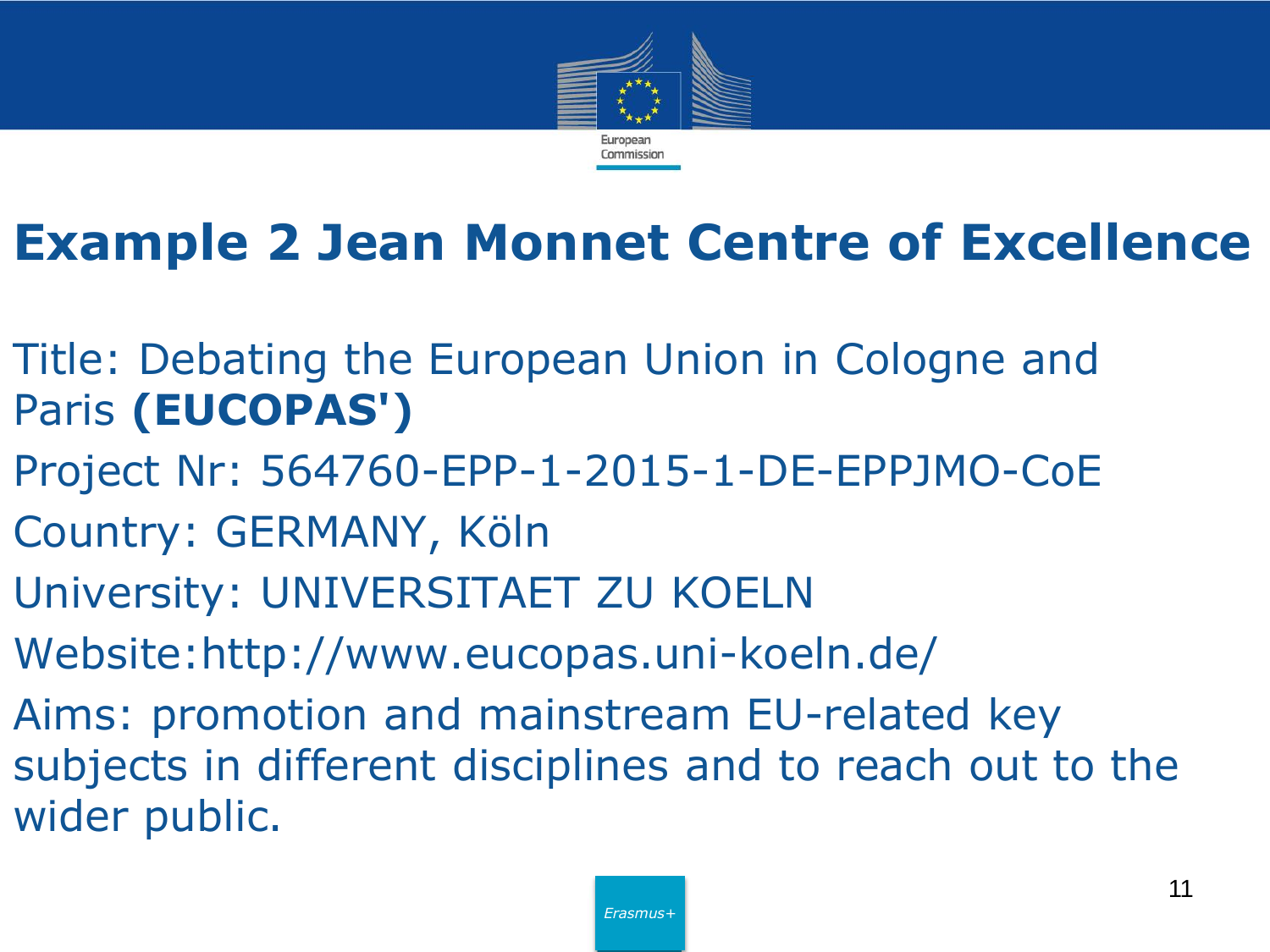

### **Example 2 Jean Monnet Centre of Excellence**

Results: Creation of joint transnational teaching curriculum on EU studies, workshops, summer schools, lectures given by experts and practitioners with simulation exercises, lectures in Paris and in Cologne to encourage debate to a public audience; Provide students with practical insights of the EUsystem to enhance their academic skills and

employability

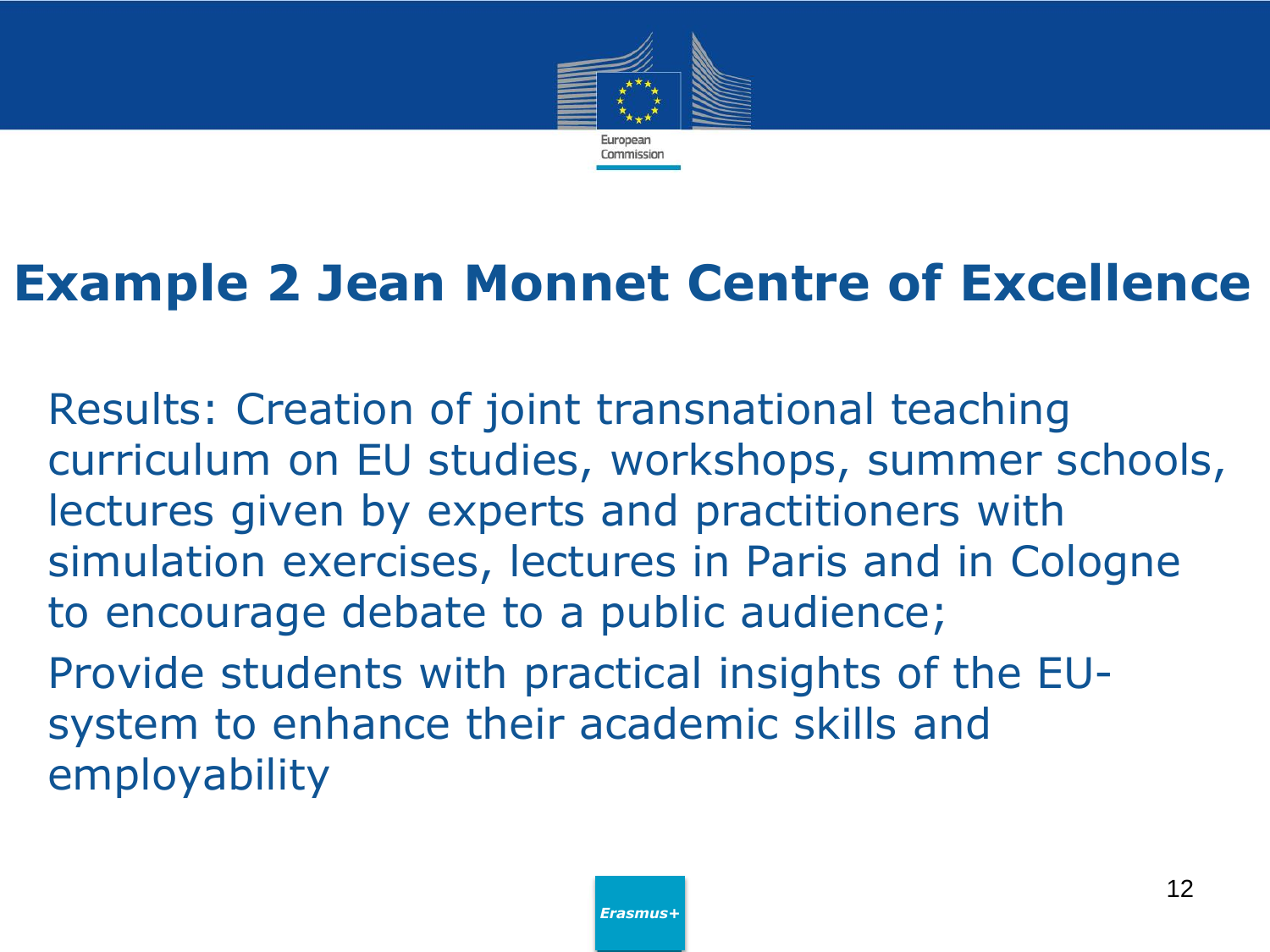

#### **Policy debate and exchanges**

**NETWORKS:** foster creation, development of consortia of international players (HEIs, Centres of Excellence, departments, etc.) in area of EU studies. Involvement of minimum 3 partner institutions from 3 different countries, 3-year grants; (max grant:300.000 €)

**PROJECTS:** support innovation, cross-fertilisation, the spread of the EU content. Involvement of other partners possible, duration between  $12 - 24$  months; (max grant:60.000 €)

Main activities:

- Gathering and promoting information and results on methodologies applied to high-level research and teaching on EU-studies
- Enhancing cooperation between different HEIs and other relevant bodies throughout Europe and around the world
- Innovation projects explore new angles and different methodologies in view of making EU subjects more attractive, adopted to various kinds of target populations
- Cross-fertilisation projects promote discussion and reflection on EU issues, enhance knowledge about the Union and its processes
- Spread content projects mainly concern information and dissemination activities

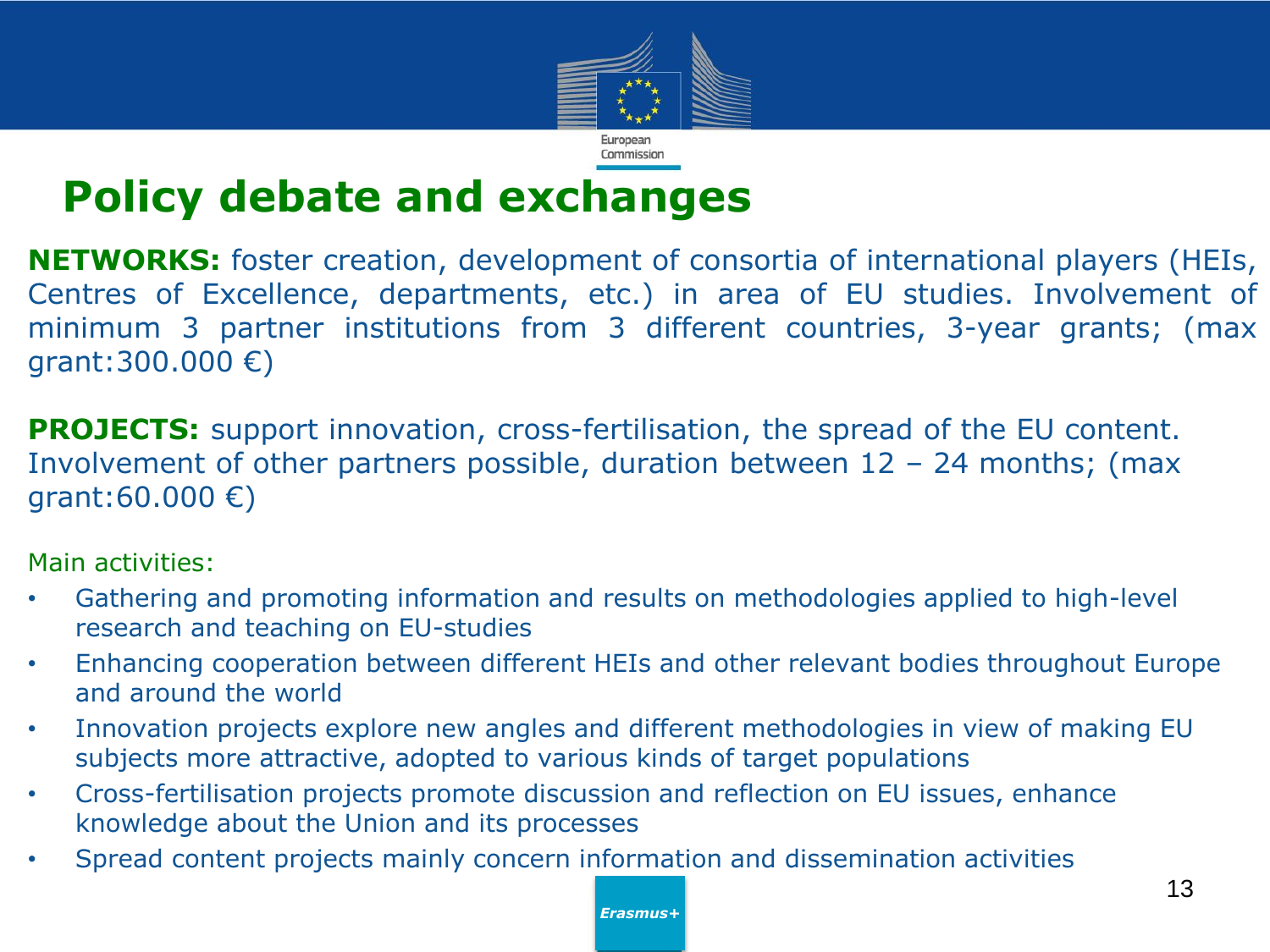

#### **Examples Jean Monnet Projects Erasmus+ Project Results: Erasmus+ platform for dissemination and exploitation of project results:** <http://ec.europa.eu/programmes/erasmus-plus/projects/>

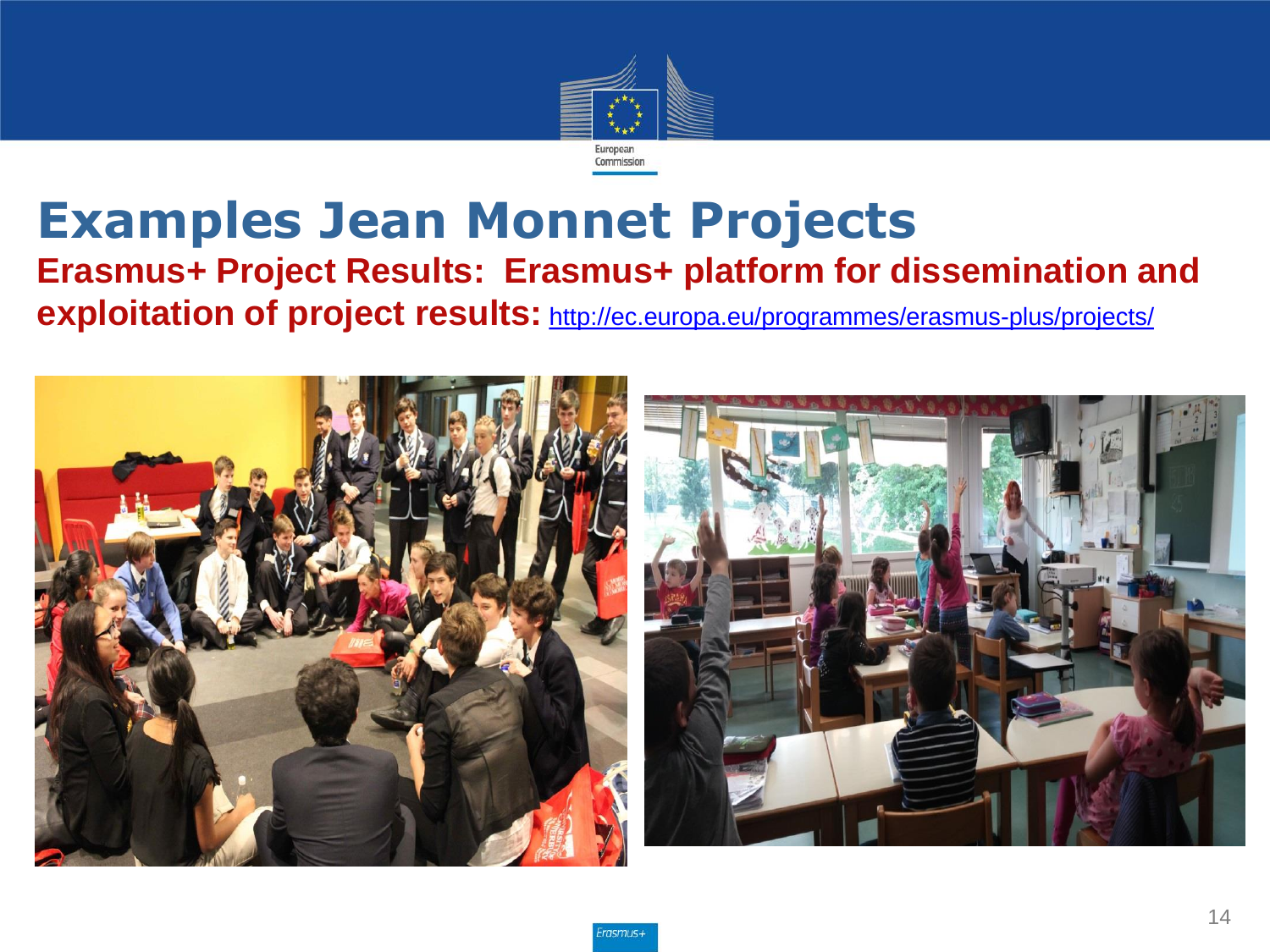

### **Example 3 Jean Monnet Project**

- **Slovenian primary schools integrate EU topics in school curricula**
- Duration 2014-2015 Grant  $\in$  41.000
- Participants: university students of primary school education, school teachers, pupils
- Title: Enhanced EU content in primary school curricula
- Project Nr: 553219-EPP-1-2014-1-SI-EPPJMO-PROJECT
- Country: SLOVENIA , Ljubljana
- University: UNIVERZA V LJUBLJANI
- Website: [http://www.uni-lj.si](http://www.uni-lj.si/)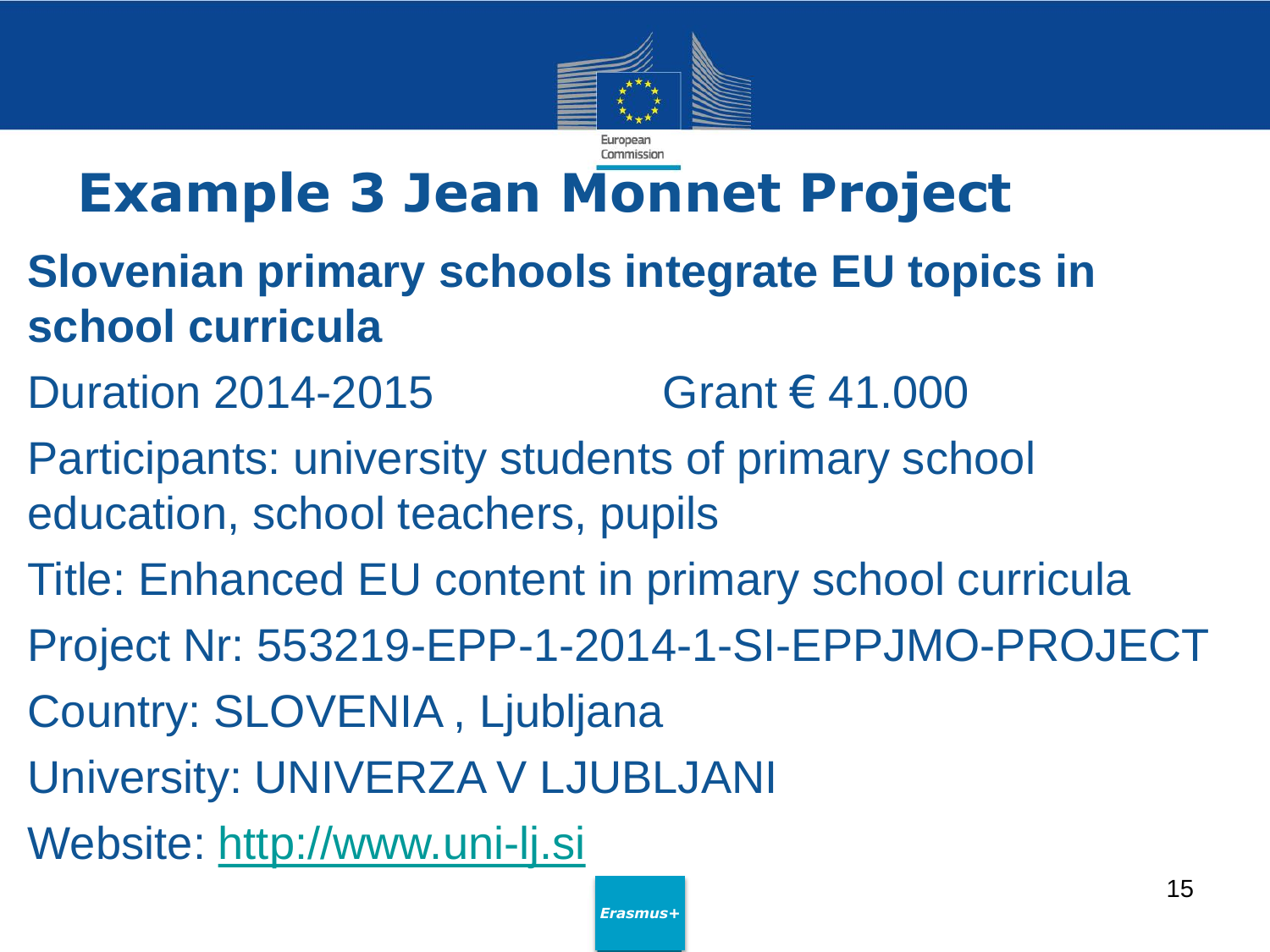

### **Example 3 Jean Monnet Project**

Aims: to give (future) teachers competent EU-related knowledge, complement the existing curricula of relevant courses (social science, natural science, environment, history, geography, homeland education, ethics) with EU-related content and innovative and interactive didactics

Results: production of innovative and interactive didactics, seminars, workshops

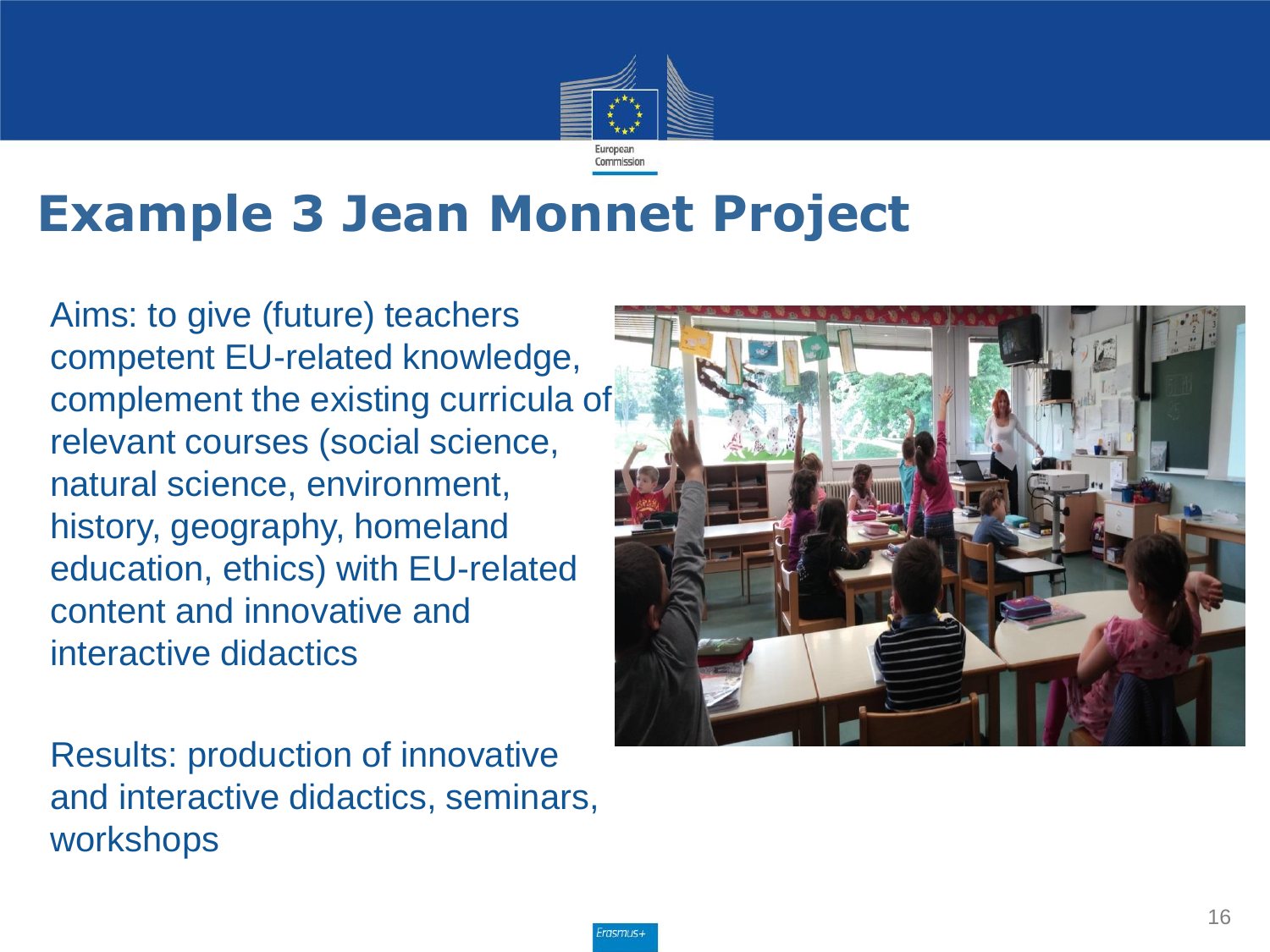

### **Example 3 Jean Monnet Network**

- **Exchange and network between academics active in the field of immigration and asylum**
- Duration 2015-2018 Grant € 300.000
- Participants: young academics, researchers, stakeholders active in the field from 18 countries (BE, PT, CY, HU, CH, IS, LT, AT, UK, NL, FI, ES, IT, DE, FR, NO, SI, CZ,)
- Title: ODYSSEUS-MONNET NETWORK ON IMMIGRATION AND ASYLUM
- Project Nr: 565754-EPP-1-2015-1-BE-EPPJMO-NETWORK
- Country: BELGIUM, Brussels
- University: UNIVERSITE LIBRE DE BRUXELLES
- Website: <http://odysseus-network.eu/current-debates/>

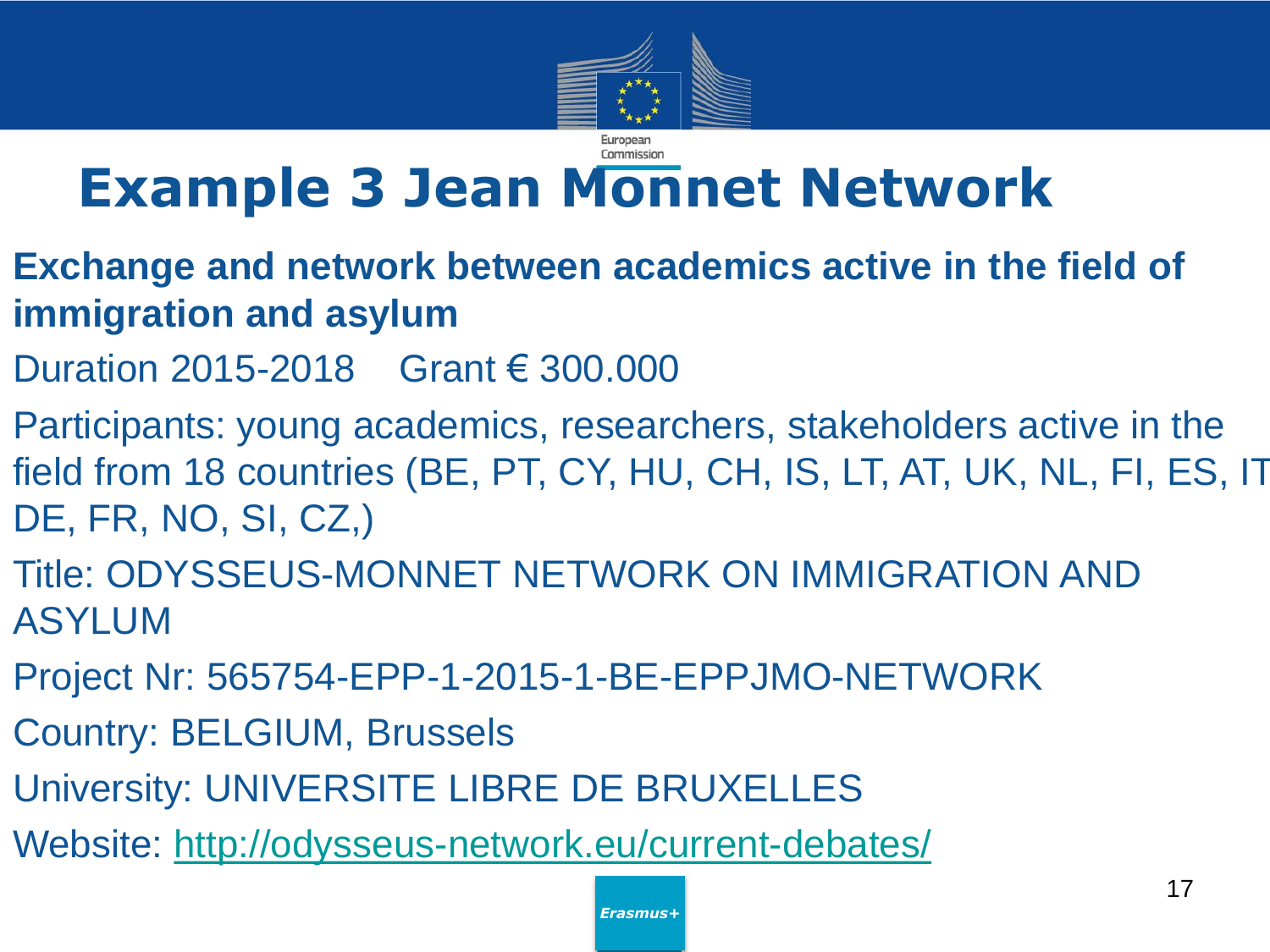

### **Example 3 Jean Monnet Network**

Aims: forge a European community of researchers and professors in the field of EU immigration and asylum

Results: establishing a 'place to be' virtually or physically, exchange and network between academics, learning methods, new technologies, virtual platform, 3 E-learning modules, 3 annual conferences

Website: Jean Monnet Cluster 2017 – Networks: [https://eacea.ec.europa.eu/erasmus-plus/events/jean-monnet](https://eacea.ec.europa.eu/erasmus-plus/events/jean-monnet-network-activities-%E2%80%93-cluster_en)[network-activities-%E2%80%93-cluster\\_en](https://eacea.ec.europa.eu/erasmus-plus/events/jean-monnet-network-activities-%E2%80%93-cluster_en)

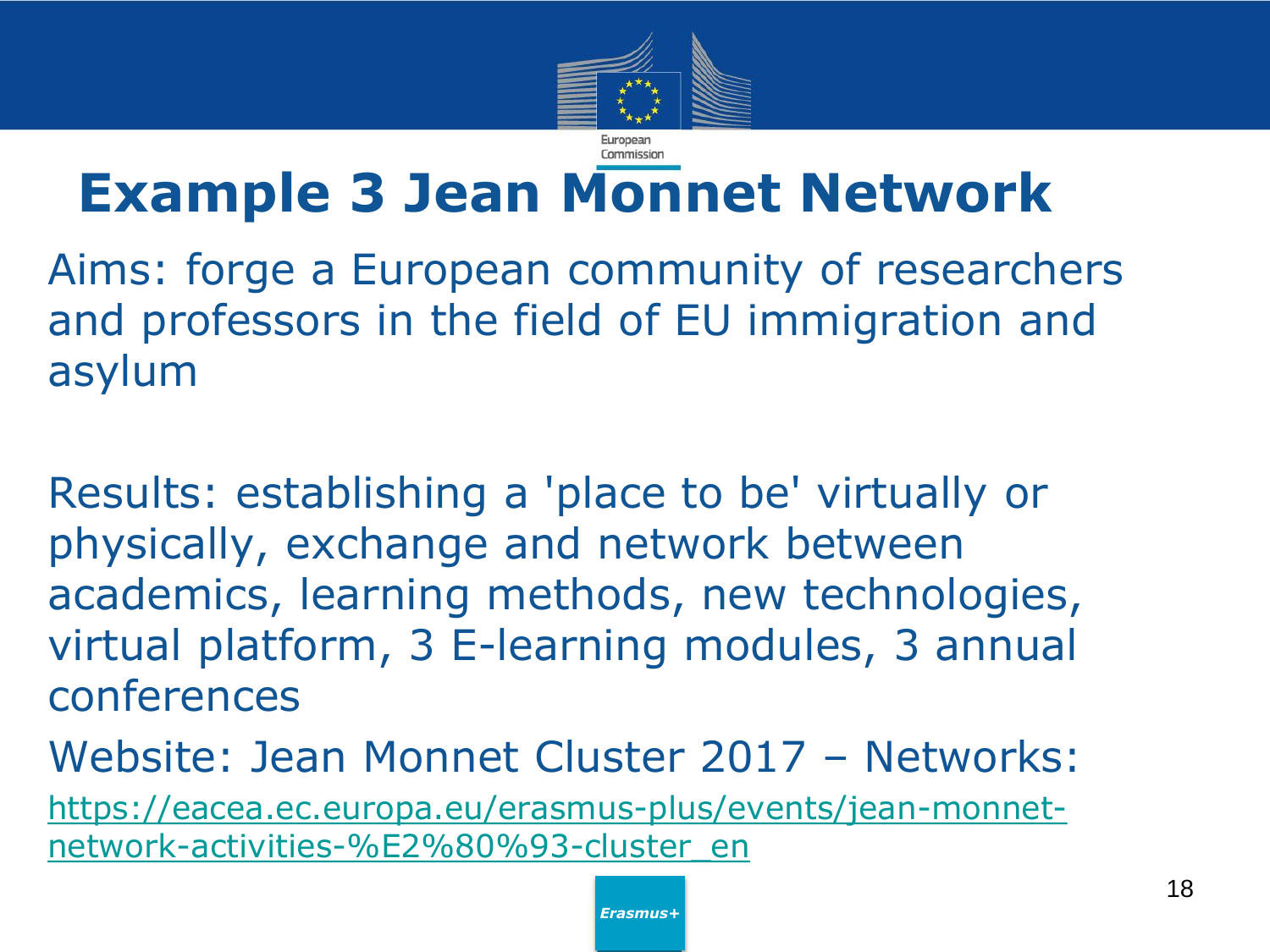

#### **Support to Associations**

**Support to Associations:** contribute to the study of the EU integration process, interdisciplinary approach, officially registered and independent; open to all interested professors, teachers and researchers specialising in EU issues, at regional, national or supranational level; 3-year grants; (max grant: 50.000€)

Main activities:

- organise and carry out statutory activities of associations dealing with EU studies and EU issues;
- Perform research in the field of specific European issues in order to advice local, regional, national and European policy makers, dissemination of outcomes including the EU institutions, enhancing active citizenship.

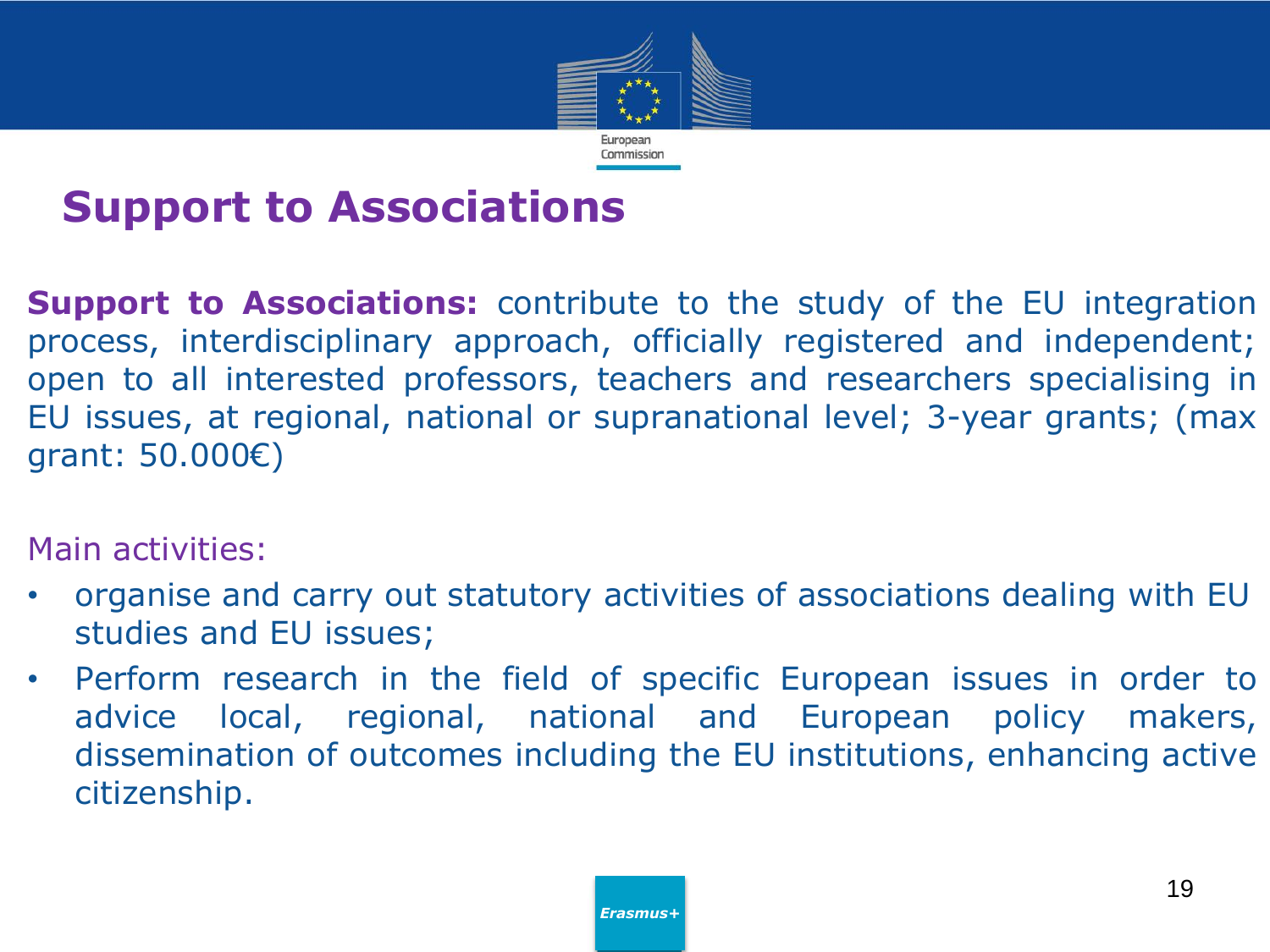

### **How to apply?**

- Annual Calls for Proposals published by the EU
- Apply directly to Executive Agency (EACEA)
- Applicants from all countries
- Applicants: HEIs or organisations active in EU subject area, depending on the action type
- HEIs in E+ Programme countries >>> ECHE
- Only one applicant institution is required / except **Networks**
- Proposals assessed by experts on basis of relevance, quality of design, quality of team, impact and dissemination 20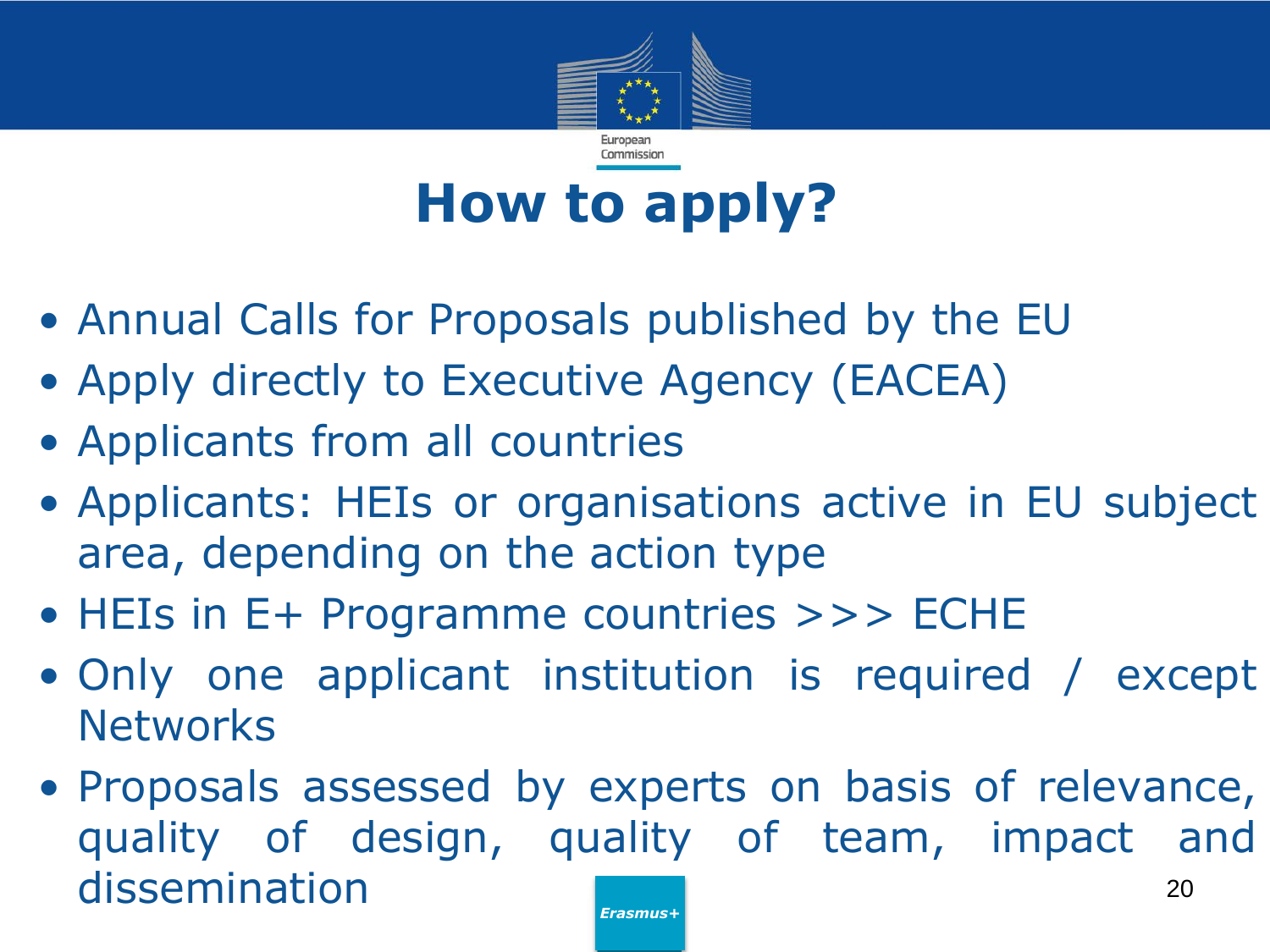

### **Call for Proposals 2018**

- Foreseen publication in autumn 2017
- Application via eForm **and 3** attachements: (Project Description, Budget and DoH)
- Participant Portal / Participant Identification Code (PIC)
- Deadline for applications: **22/02/2018 (tbc)**
- Starting date of projects: **01/09/2018**
- **Erasmus+ Programme Guide and 2018 Call for proposals:**

[http://ec.europa.eu/programmes/erasmus-plus/resources\\_en](http://ec.europa.eu/programmes/erasmus-plus/resources_en)

• **Funding - Jean Monnet Activities within Erasmus+:**

[http://eacea.ec.europa.eu/erasmus-plus/funding\\_en](http://eacea.ec.europa.eu/erasmus-plus/funding_en)

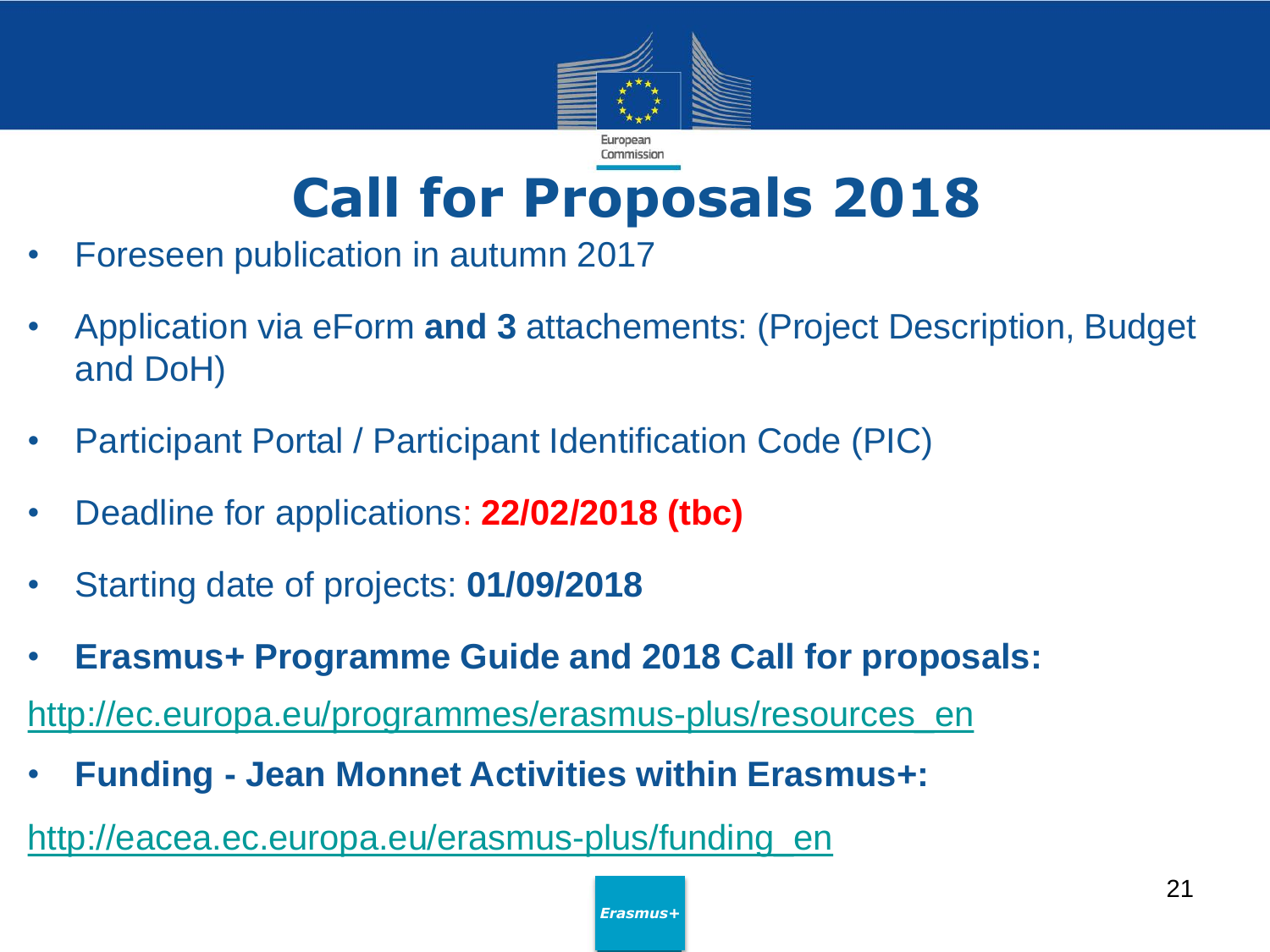

#### **More information – Jean Monnet**

• **Erasmus+ Programme Guide and 2018 General Call for proposals:**

[http://ec.europa.eu/programmes/erasmus-plus/resources\\_en](http://ec.europa.eu/programmes/erasmus-plus/resources_en)

- **Jean Monnet Activities:** [http://eacea.ec.europa.eu/erasmus-plus/actions/jean-monnet\\_en](http://eacea.ec.europa.eu/erasmus-plus/actions/jean-monnet_en)
- **Funding - Jean Monnet Activities within Erasmus+:** [http://eacea.ec.europa.eu/erasmus-plus/funding\\_en](http://eacea.ec.europa.eu/erasmus-plus/funding_en)
- **Jean Monnet Directory:** <https://eacea.ec.europa.eu/JeanMonnetDirectory/#/search-screen/>
- **Jean Monnet selection results:** [http://eacea.ec.europa.eu/erasmus-plus/selection-results\\_en](http://eacea.ec.europa.eu/erasmus-plus/selection-results_en)
- **Erasmus+ Project Results: Erasmus+ platform for dissemination and exploitation of project results:**

<http://ec.europa.eu/programmes/erasmus-plus/projects/>

• **Jean Monnet Cluster 2016: Good practices in the context of 'A Union of shared values – The role of Education & Civil Society'**

[https://eacea.ec.europa.eu/sites/eacea-site/files/jean\\_monnet\\_cluster\\_2016\\_1607\\_0.pdf](https://eacea.ec.europa.eu/sites/eacea-site/files/jean_monnet_cluster_2016_1607_0.pdf)

• **Jean Monnet Cluster 2017 - Network activities :**

[https://eacea.ec.europa.eu/erasmus-plus/events/jean-monnet-network-activities-%E2%80%93-cluster\\_en](https://eacea.ec.europa.eu/erasmus-plus/events/jean-monnet-network-activities-%E2%80%93-cluster_en)

• **Jean Monnet functional mailbox:** [EACEA-AJM@ec.europa.eu](mailto:EACEA-AJM@ec.europa.eu)